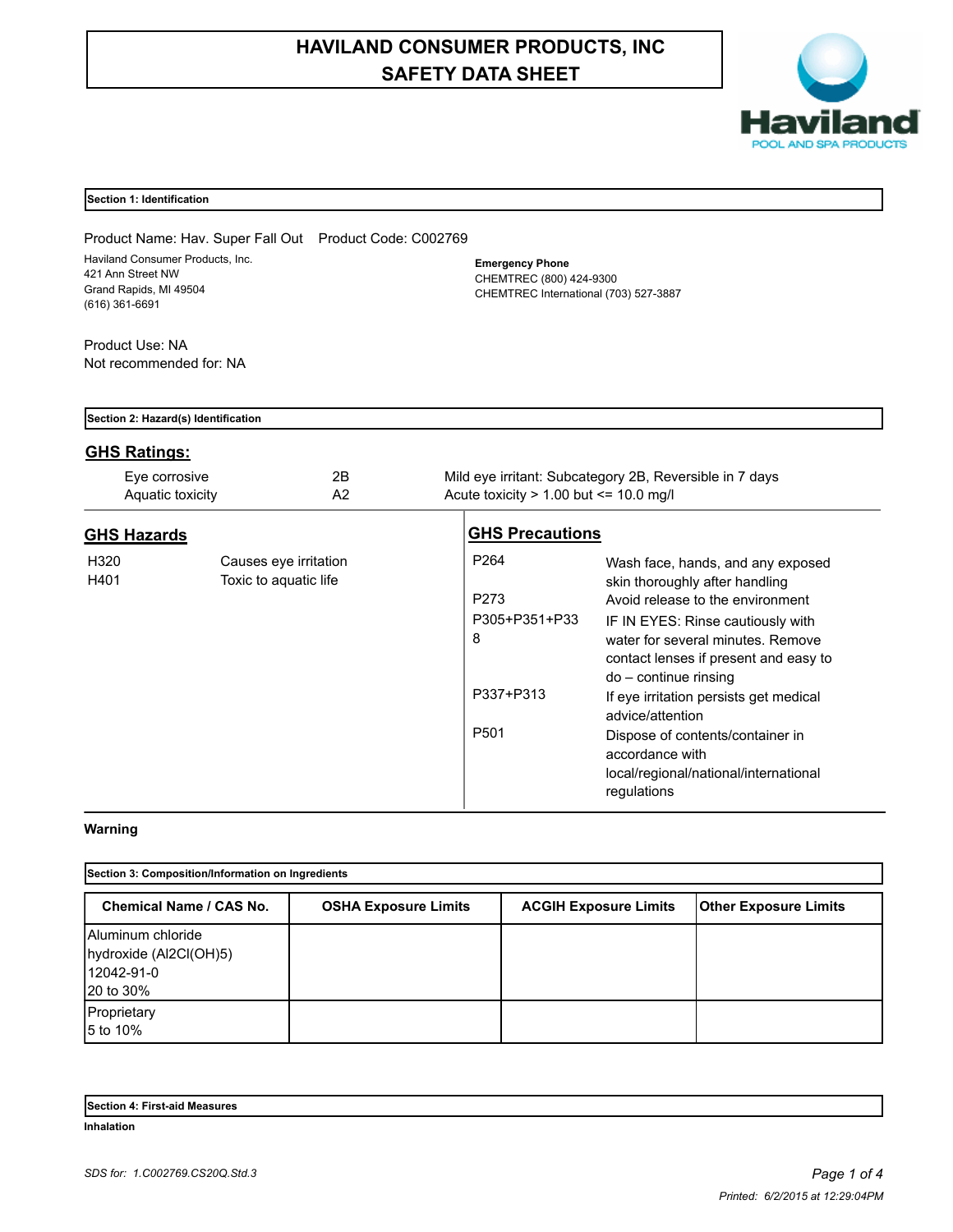Rescuers should put on appropriate protective gear. Remove from area of exposure. If not breathing, give artificial respiration. If breathing is difficult, give oxygen. Keep victim warm. Get immediate medical attention. To prevent aspiration, keep head below knees.

#### **Eye Contact**

Immediately flush eyes with water. Flush eyes with water for a minimum of 15 minutes, occasionally lifting and lowering upper lids. Get medical attention promptly.

#### **Skin Contact**

Remove contaminated clothing. Wash skin with soap and water. Get medical attention. Wash clothing separately and clean shoes before reuse.

#### **Ingestion**

If swallowed, do NOT induce vomiting. Give victim a glass of water. Call a physician or poison control center immediately. Never give anything by mouth to an unconscious person.

# **Section 5: Fire-fighting Measures**

LEL: UEL:

## **Extinguishing Media**

Water spray, foam, carbon dioxide, dry chemical **Specific Hazards Arising from the Chemical**

None known

#### **Special Protective Equipment and Precautions for Firefighters**

**Special Information**: As in any fire, wear self-contained breathing apparatus pressure-demand (MSHA/NIOSH approved or equivalent) and full protective gear.

#### **Section 6: Accidental Release Measures**

#### **Spill and Leak Procedures**

Stop flow if possible. Soak up small spills with dry sand, clay or diatomaceous earth. Dike large spills, and cautiously dilute and neutralize with lime or soda ash, and transfer to waste water treatment system. Prevent liquid from entering sewers, waterways, or low areas.

## **Section 7: Handling and Storage**

## **Handling Procedures**

Use with adequate ventilation. Avoid breathing dusts, mists, and vapors. Do not get in eyes, on skin, or on

clothing. Wear eye protection and protective clothing. Wash thoroughly after handling.

STORAGE: Keep away from heat, sparks, and flame. Store containers in a cool, well ventilated place. Keep container closed when not in use. Protect from direct s

| Section 8: Exposure Control/Personal Protection           |                             |                              |                              |  |  |
|-----------------------------------------------------------|-----------------------------|------------------------------|------------------------------|--|--|
| <b>Chemical Name / CAS No.</b>                            | <b>OSHA Exposure Limits</b> | <b>ACGIH Exposure Limits</b> | <b>Other Exposure Limits</b> |  |  |
| Aluminum chloride<br>hydroxide (Al2Cl(OH)5)<br>12042-91-0 |                             |                              |                              |  |  |
| Proprietary                                               |                             |                              |                              |  |  |

**RESPIRATORY PROTECTION:** A respiratory protection program that meets OSHA 1910.134 and ANSI Z88.2 requirements must be followed whenever workplace conditions warrant the use of a respirator.

**SKIN PROTECTION:** Wear impervious protective gloves. Wear protective gear as needed - apron, suit, boots .

**EYE PROTECTION:** Wear safety glasses with side shields (or goggles) and a face shield .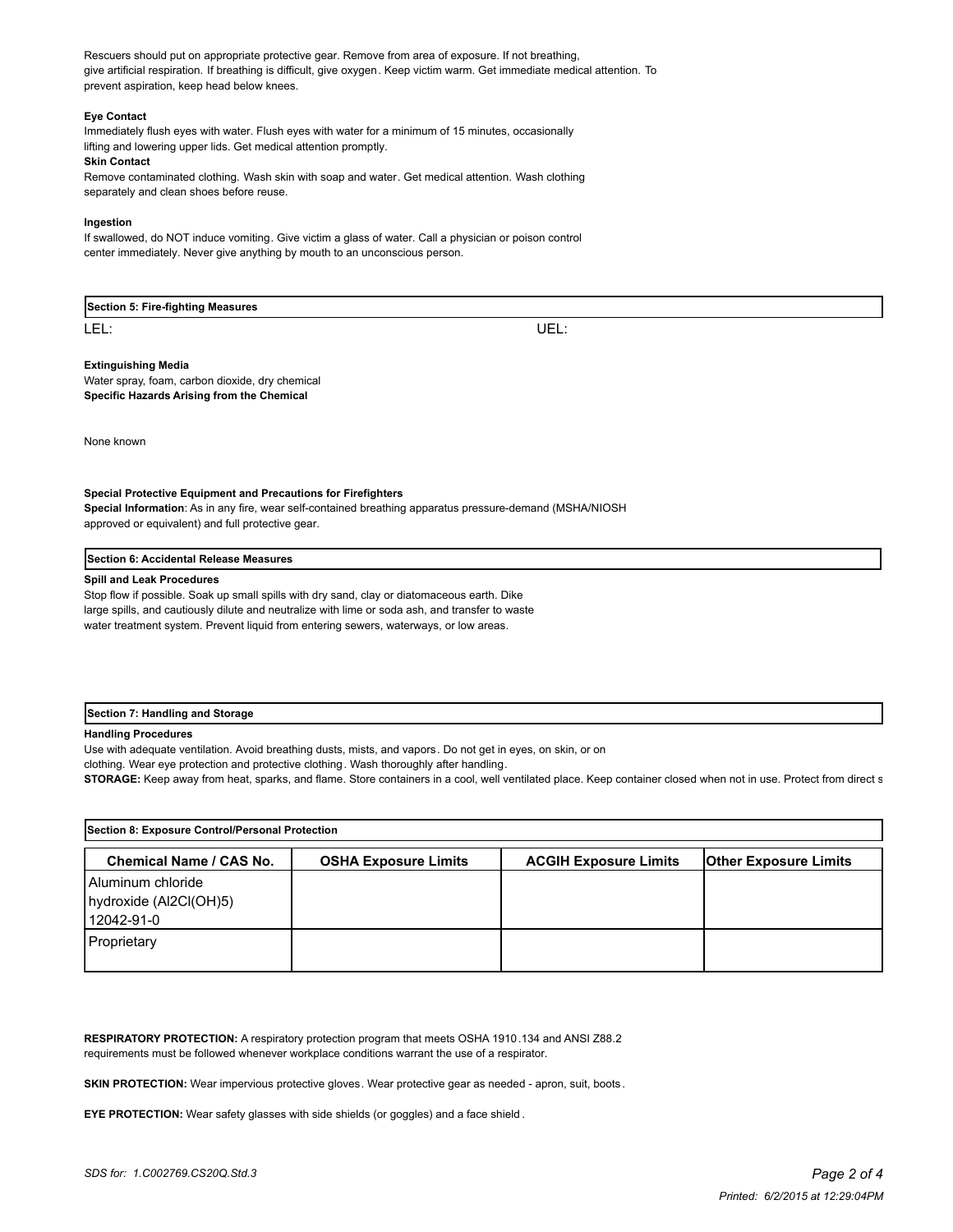**OTHER PROTECTIVE EQUIPMENT**: Facilities storing or utilizing this material should be equipped with an eyewash facility and a safety shower.

**HYGENIC PRACTICES:** Do not eat, drink, or smoke in areas where this material is used. Avoid breathing vapors. Remove contaminated clothing and wash before reuse. Wash thoroughly after handling. Wash hands before eating.

**Section 9: Physical and Chemical Properties**

**Appearance:** Clear purple liquid **Odor:** Mild, characteristic odor **Explosive Limits:** Unknown **Specific Gravity** 1.155

**Vapor Pressure:** < 20 mm Hg @ 68°F **Department of the Odor threshold:** Unknown **Vapor Density:** Unknown **pH:** Unknown **Density:** Unknown **Melting point:** Unknown **Freezing point:** Unknown **Solubility:** Complete **Boiling range:** 220°F **Flash point:** Unknown **Evaporation rate:** Unknown **Flammability:** Unknown **Autoignition temperature:** Unknown **Decomposition temperature:** Unknown **Viscosity:** Unknown **Grams VOC less water:** Unknown

**Section 10: Stability and Reactivity** 

**Chemical Stability: STABLE** 

**Incompatibile Materials**  Alkali. Strong oxidizing agents. **Conditions to Avoid** Unknown **Hazardous Decomposition Products** HCl gas

**Hazardous Polymerization**

Hazardous polymerization will not occur.

**Section 11: Toxicology Information Mixture Toxicity**

**Component Toxicity**

**Routes of Entry:** Inhalation Ingestion Skin contact Eye contact

# **Effects of Overexposure**

**Emergency Overview** May cause irritation but expected to be non-hazardous. **Acute Health Effects** Contact with eyes or skin may result in irritation. Ingestion may result in gastric disturbances. Inhalation may irritate the respiratory tract.